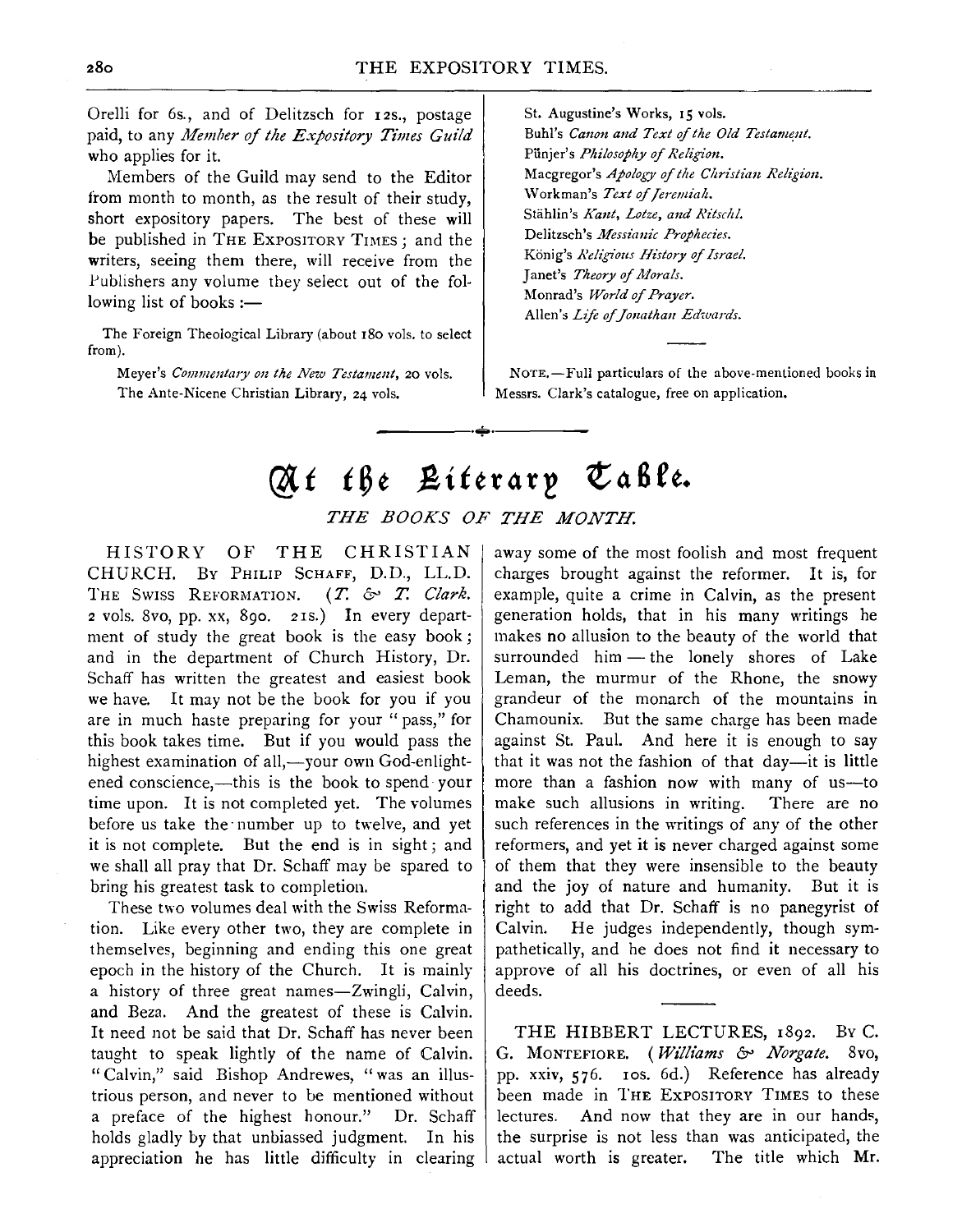Montefiore has given them is, "Lectures on the Origin and Growth of Religion as illustrated by the Religion of the Ancient Hebrews." But they may as correctly be described as a history of the religious life of the Israelites from the point of view of the most advanced modern criticism. Yes, the most advanced. Mr. Montefiore is a Jew, and yet there is not a Gentile of them who has less regard for the "memory of Moses." In an Appendix he gives reasons for abandoning the Mosaic authorship even of the Decalogue, or any nucleus of it. And in the Preface to his work he plainly and fearlessly gives us to see that if there are advanced critics of the Old Testament, he is more. Thus the worth of the volume lies in this, that it gives us a frank and perfectly intelligible sketch of the history of the religious life of Israel as modern criticism finds it. Now here else is it so accessible, so clear, or so fearless. Mr. Montefiore is fully persuaded in his own mind, and he lets no consideration interfere with his purpose.

Suppose, then,—though it is a somewhat large supposition-that Mr. Montefiore's faith to-day is to be ours to-morrow, what does it come to? There is just one point we need concern ourselves with. Does Mr. Montefiore still find God in the Old Testament? He has no place there for Moses any more-has he none for Jehovah, Moses' God? Most assuredly God is still there. Never was it more convincingly shown that God is in the Old Testament as He is in no other book whatever, and that He cannot be driven out of it.

> "He glows above With scarce an intervention, presses close And palpitatingly, His soul o'er ours ! We feel Him, nor by painful reason know ! The everlasting minute of creation Is felt there ; now it is, as it was then ; All changes at His instantaneous will, Not by the operation of a law Whose Maker is elsewhere at other work: His hand is still engaged upon His world-Man's praise can forward it, man's prayer suspend, For is not God all-mighty?"

THE EXPOSITOR'S BIBLE. THE PSALMS. BY A. MACLAREN, D.D. *(Hodder*  &> *Stoughton.* Crown 81•0, pp. 387. 7s. 6d.) Dr. Maclaren was as good a choice as could have been made for this part of the work which the *Expositor's Bible* is seeking to do, and he has

done the work successfully. The only difficulty lies in the extent of the ground to be covered. This volume runs only to the 38th Psalm, but even so, it cries out for more room. Dr. Maclaren is at his very best when his scope is very full and free. There is a new translation of every psalm, quite independent of all other translations, and often very felicitous. But one is surprised on finding the familiar verbs in the second verse of the  $23rd$  Psalm reversed-

> " In pastures of fresh grass He leads me ; By waters of rest He makes me lie."

And it is not a mere slip of the pen, for Dr. Maclaren's exposition follows it. He will have to vindicate the rendering, however ; for the lexicographers and the translators are all against him. And though it seems most natural that the flock should be led to the green pastures, and then made to lie down there, yet the other order has a beauty of its own, which has been very charmingly brought out in a little volume by the· Rev. Mark Guy Pearse. And the spiritual application is as true as it is appropriate—first rest in Christ, and then work for Him. Nevertheless this is but a trifle. And where there is so much exposition that is not only true, but most sympathetic in thought and most felicitous in expression, one feels that an apology is demanded for mentioning it.

UNIVERSITY AND CATHEDRAL SER-MONS. BY J. R. ILLINGWORTH, M.A. *(Mac*millan. Crown 8vo, pp. 223. 5s.) Surely there never was a time when scholarship concerned itself so intimately with daily life and conduct. Hitherto learning has borne the blame of isolation. But now the accomplished scholar is often the most successful man of affairs, or at least finds his deepest interest in bringing his scholarship to bear upon the thoughts and deeds of the men around him. Thus we have come to find no surprise in the fact that Mr. Illingworth's University sermons are as practical as those preached in St. Paul's Cathedral. If the scholar is the heir of the ages of cloistered thinking, he is now the debtor to society; and its hopes and anxieties are his own. We are all the gainers thereby. The scholar himself gains immensely, and we gain greatly also, and ever the more as we listen with more patience and respect.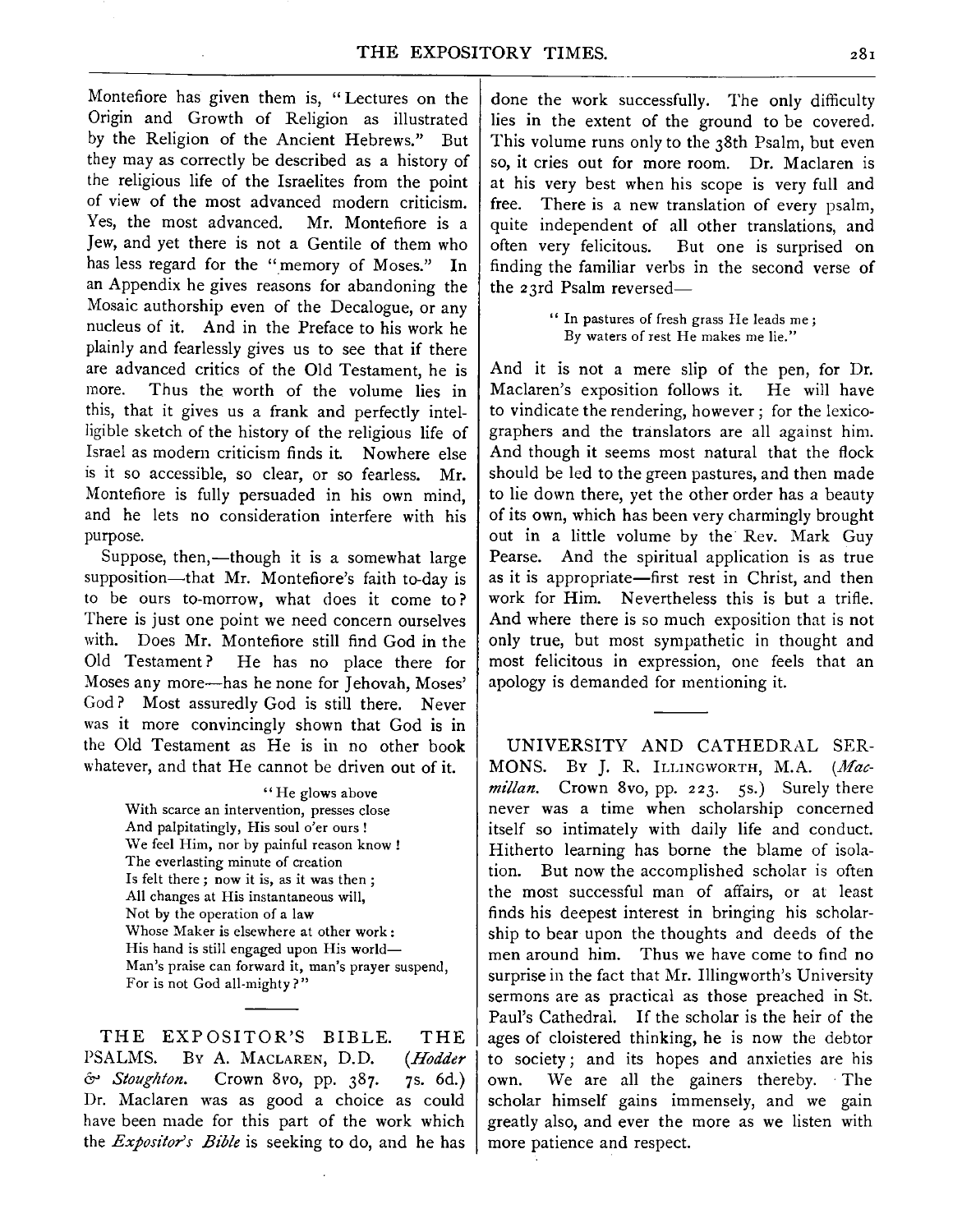CHARACTERS AND CHARACTERISTICS OF WILLIAM LAW. BY ALEXANDER WHYTE, D. D. *(Hodder &- Stoughton.* Crown 8vo, pp. xlvii, 328. gs.) What is Dr. Whyte's purpose in issuing this volume ? To make us *know* William Law? You never can make us know any author by selections, far less any man. And it is impossible to read the most appreciative lecture with which these selections are introduced without learning that Dr. Whyte would have us know the man as well as the author. What is his purpose then? Simply to tell us that he has found a great treasure, and encourage us to come and possess it for ourselves. Not to make us *know* William Law, but to give us a taste of his quality, that we may take the only possible means of knowing him for ourselves -go to his works and read him thoroughly. So there is a list of these works given. And that we may not be disheartened by the number of them, some leading is provided. Very plainly are we told which to begin with and where we may leave off, if we must leave off before the end. It is the "Way into Law," and very enticing is the prospect made to appear.

LOYALTY TO CHRIST. BY JOHN PULSFORD. *(Simpkin.* Vol. ii., 8vo, pp. 446. 7s. 6d.) The first volume of these studies in the Gospels had a good reception, and this second is not inferior. One more is promised to complete the series. And in three volumes the series may be made complete, for they do not attempt to cover the whole gospel record, but only the sayings of Christ. Now it is time that we had another exposition of the words of the Lord, and it is right that when we have it we should find it as free from the dogmatics of theological system as this is. With all Stier's ability and devotion, one must learn his theology first, and believe it, before one can profit by his exegesis-a manifest reversal of the true method. There is no such necessity here. Whether the exegesis is commendable or not, it is an unfettered exegesis-to that extent it *is* commendable always. How much nearer it brings us to the words and the ways of the Lord as the evangelists have recorded them for us ! And here again the most supernatural is in full accord with the natural. Not disorder; but not order fixed into the iron mould of system. Woe unto you, scribes and Pharisees, for ye make void the words of the Master by your theological handcuffs. There is no agreeing with

any man out and out in his exposition of the words of Christ, for no man can cover what touches the separate individuality of every man. But it will be strange indeed if we do not all find these studies both a stimulus and a comfort.

THE EPISTLE TO THE PHILIPPIANS. BY ROBERT RAINY, D.D. (Hodder & Stoughton. Crown 8vo, pp. 368. 7s. 6d.) In a Prefatory Note, Principal Rainy tells us that his first thought was to mass together the apostle's references to the practical problems of life, but abandoned it for the ordinary method of detailed exposition. Probably it is the mere hankering after what might have been that makes one wish his first thought had been carried out. But is there not a serious risk in all these extended expositions of the books of Scripture that we lose sight of the author's predominant purpose in the attention that is bestowed on details? And even when the details are resolutely kept in their subordinate place, as with rare skill and resolution they are kept here, is there not still the danger that the mere extent of the surface should blur its essential character? A brief survey of the apostle's method of dealing with the practical problems of life under the new light of Christianity, such as Principal Rainy could have given us, would have been welcome indeed. But we make no complaint over what he has given. He was fitted for this ; and he has not mocked us in the exercise of his special aptitude. He at least never loses sight of the great ideal in the practical detail ; he never forgets how he has got that ideal, never loses faith in the destiny it is to attain, never fails in the present persistent application of it. Where else has "the knowledge of Christ," that magnificent generality of the Epistle to the Philippians, as Dr. Rainy calls it once, been more magnificently expounded for us?

THE SUPERHUMAN ORIGIN OF THE BIBLE. BY HENRY RoGERS. *(Hodder* &> Stoughton. Crown 8vo, pp. lxxii, 359. 5s.) The feature of this new edition of Henry Roger's Congregational Lecture is the Memoir of the author by Dr. R. W. Dale. It is a feature which abundantly justifies the reproduction of the book, if it needed justification.

DISCUSSIONS ON THE APOCALYPSE. BY WILLIAM MILLIGAN, D.D. (Crown 8vo, pp.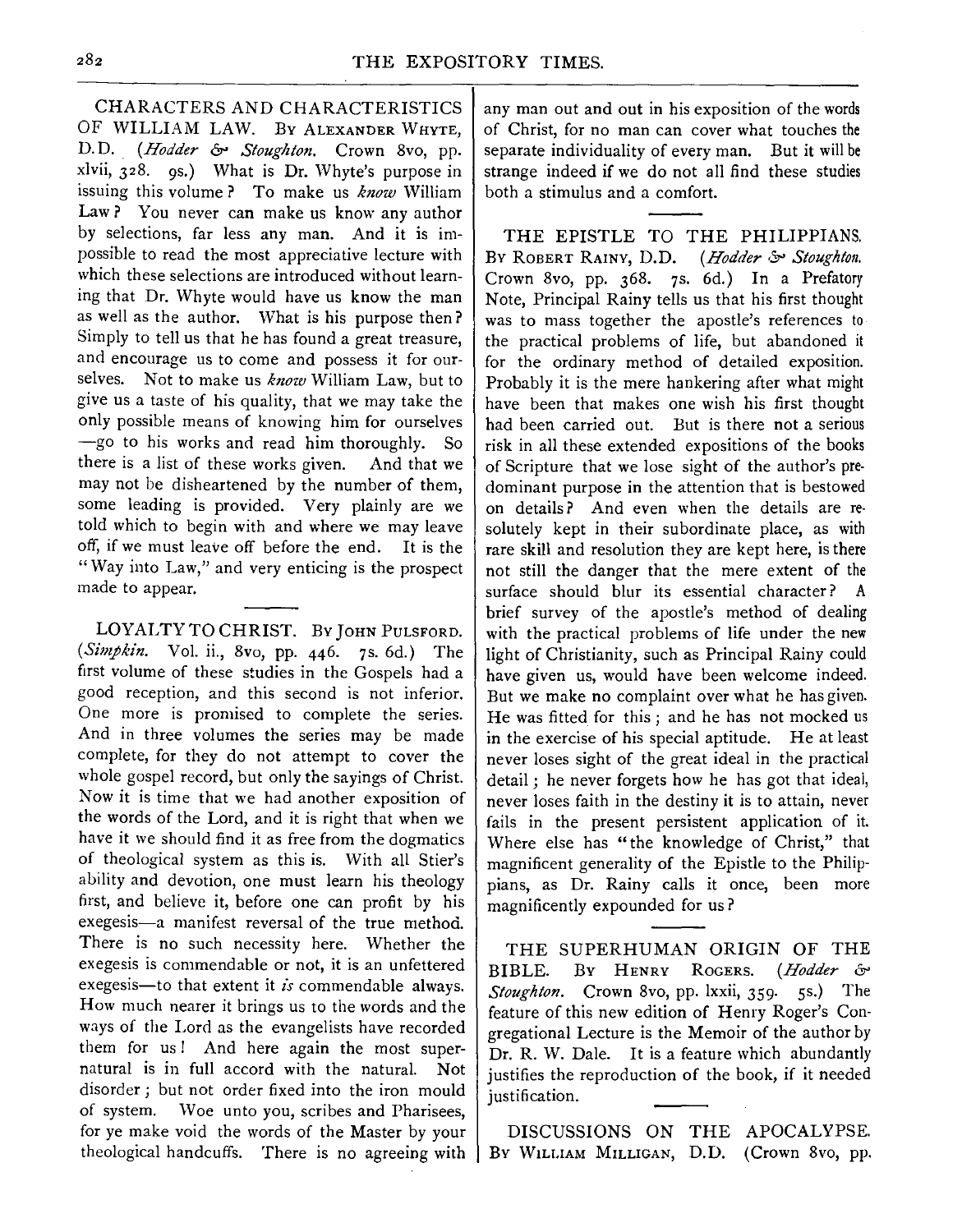290. ss.) First Dr. Milligan issued his Baird Lectures on the Apocalypse with the usual Appendix of Notes. Then he found that the two did not go well together, the Lectures being intended for those who were willing to take the lecturer's word for whatever he stated, the Notes being meant to justify his statements to those who did not; or, as the phrase goes, the one being meant for a popular audience, the other for scholars. So he separated them, published the Lectures alone a few months ago, and now gives us the Notes by themselves also. But he gives us much more. For besides the revision of the whole up to date, and the enlargement of the essay on "The Unity of the Apocalypse," we have two Discussions that are altogether new, " The Relation of the Apocalypse to the general Apocalyptic Literature of the First Century," and "The Inter-relation of the Seven Epistles to the Churches." One might almost grudge the necessity imposed upon one of writing largely on the unity of the Apocalypse; perhaps Dr. Milligan grudged it ; and yet it is certainly not the least interesting part of the new matter, and Dr. Milligan deserves our thanks for his courageous and patient handling of it.

RESCUERS AND RESCUED. Bv THE REv. JAMES WELLS, M.A. (Hodder & Stoughton. Crown 8vo, pp. 247. 3s. 6d.) No one will wonder that this book has reached its third thousand, for no one can read it without emotion. . Here it rouses one to strong indignation, there to intense pity. And sometimes the pity and the anger are found together, and set against one and the same person. But not always. There is one ever- returning curse which calls for indignation only, and there are the multitudinous victims of that curse whose guiltless misery touches the tenderest chords of compassion.

THE GOSPEL OF THE KINGDOM OF HEAVEN. Bv F. D. MAURICE. *(Macmillan.*  Crown 8vo, pp. xxxvi, 368. 3s. 6d.) That is Maurice's title for the Gospel according to St. Luke. We now give it to the whole sum of the gospel of Jesus Christ, and find it at once the most fascinating and the most perplexing of all problems in doctrine. What is the kingdom of heaven? Or, where is it? What does it cover, what exclude? Maurice went before our present patient and fascinated inquiry into the subject; but he anticipated much of our surprised discovery. For here he held well by the historical method, and the written Word.

MEMORANDA SACRA. Bv J. RENDEL HARRIS. *(Hodder* &- *Stoughton.* Crown 8vo, pp. 187. 3s. 6d.) To many it will be a great surprise to receive this exquisite book of devotion from one who has been publicly known as a great scholar and critic. Two gifts, both of the very highest, are marvellously united in Professor Rende! Harris, and here we have the ripe fruits of one, in most delicious flavour and most wholesome nourishment. It is not possible to review such a book as this. Words about it do not tell us what it is. Nor will a selection of words from it half convey its incommunicable fragrance.

QUESTIONS ON THE HOLY SCRIP-TURES. BY ALEXANDER A. CUTHBERT. (*Maclehose.* 8vo, pp. 219. 5s. net.) Mr. Cuthbert has taught a Bible-class in Glasgow for thirty years, and it has been his practice, at the beginning of each session in October, to issue a series of printed questions, and at the close of the session in May to give out printed answers to them for comparison with the answers written by the class. This volume contains a selection of these questions and answers. They are entirely biblical, so that the answers scarcely demand anything beyond the quotation of the right passages of Scripture. And their value depends on the nature and insight of the questions themselves. At the poorest, they make the students search the Scriptures. But very often they suggest happy interpretation and searching application.

THE HOPE OF THE GOSPEL. Bv GEORGE MACDONALD. *(Ward.* Crown 8vo, pp. 240. 6s.) We hold that George Macdonald is a better expositor than preacher, and a better preacher than novelist. Does this mean that we hold by his expositions always? By no means. Very rarely do we agree with them in all their length and breadth. But they are never without keen and fertile suggestions at their worst; and when they are at their best, they bring their passage into the clearest light of conviction and of truth. This volume contains twelve expositions. They are thoroughly worthy of our most careful attention.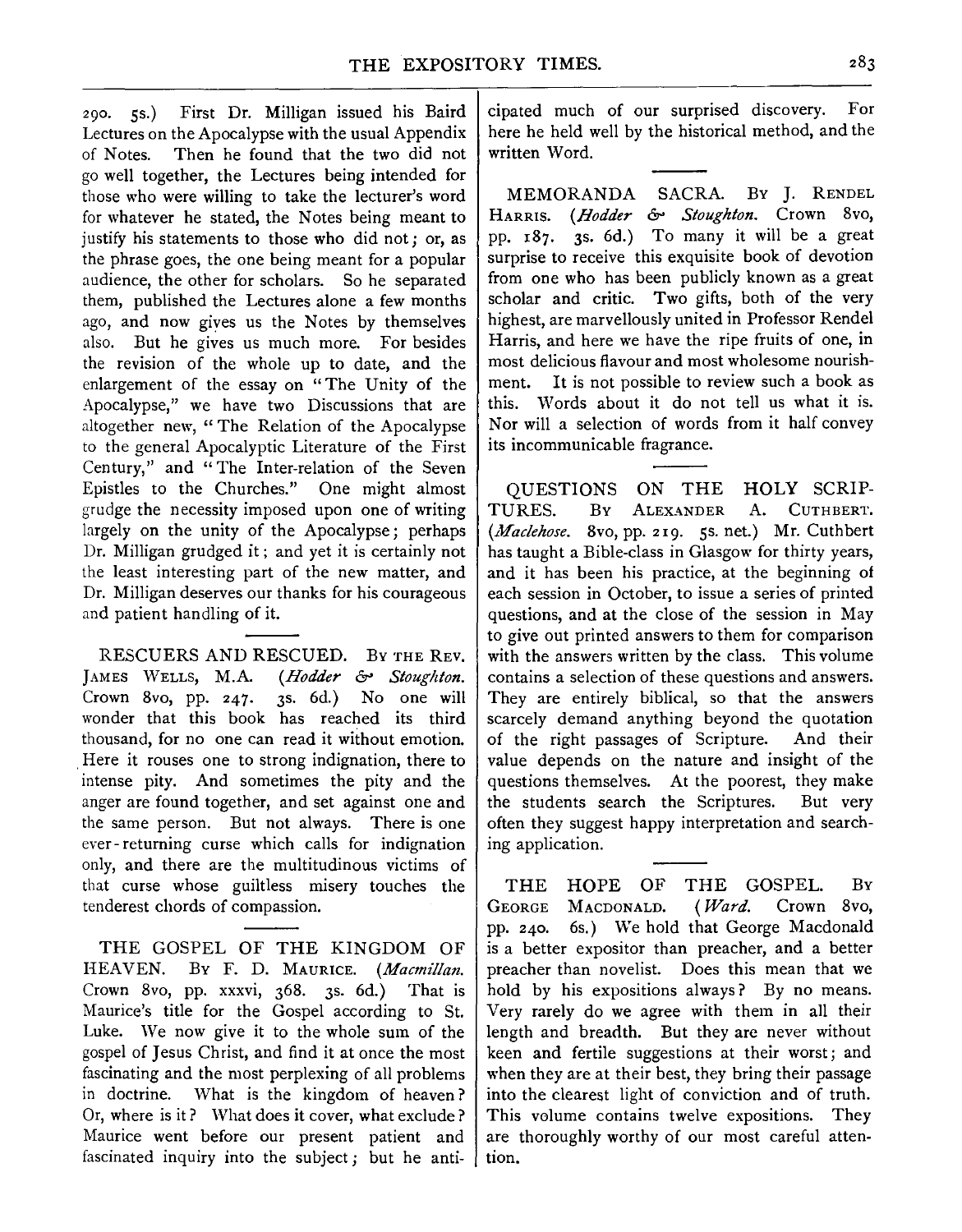HANDBOOKS FOR BIBLE CLASSES AND PRIVATE STUDENTS. CHURCH AND STATE. BY A. TAYLOR INNES. (T. & T. Clark. Crown 8vo, second edition, pp. 275. 3s.) Mr. Taylor Innes's historical handbook to the great subject of the relation between the State and the Church is now recognised as our best accessible authority. It was a task of most unusual difficulty he undertook, and he has succeeded beyond all expectation. For the book is as easy to read as it is trustworthy to follow.

THE STORY OF THE BOOK FUND, r8gr-gz. Two years' story in one: for the record of r8gr could not be written at the time. And now it comes as an "In Memoriam" within the bands of sorrow. Nevertheless, Mrs. Spurgeon resolves that "the Book Fund Report is to be 'the Lord's song' from my heart and lips." "God helping me," she says, "I will

> 'Sing, if I can, as I go, For my song may cheer some one behind me, Whose courage is sinking low. And  $\cdots$  well, if my lip does quiver, God will love me the better so.'"

PAMPHLETS. We should like to direct special attention this month to two : ( r) *Thoughts*  on the Principles of Textual Criticism, by the Rev. J. G. Reisch, M.A. (Hunt, 4d.); and (2) *Hades-Comprehension,* by the Rev. A. D. Pringle, M.A. (Gloucester: Davies & Son, rd.)

## *AMONG RECENT SERMONS.*

## III.

Sermons ! What a comprehensive word it is ! Pursuing, and this month completing, our summary of recent literature in sermons, we fall first upon two volumes which surely stand at the extreme ends of the long line of separation. The one is Professor Cunningham's *Path Towards Knowledge* (Methuen, r8gr), the other, Canon Bell's *The Name Above every Name* (Arnold, r8gz, ss. ). In Professor Cunningham's book extremely complex and difficult questions of social and political life are discussed as "a priest of this Church" feels bound to discuss them. In Canon Bell's, the apostolic determination is not for one moment laid aside : " I determined not to know anything among you save Jesus Christ and Him crucified," and every word is spoken in the belief that "the same truths which were the strength of Evangelical Churches in times past, and had a singular fascina· tion for some of the best and greatest men that ever lived, making them strong to do and mighty to suffer for Christ's sake and the gospel's, are the strength of Evangelical Churches to-day."

And yet, if those two books stand at the ex· treme ends of a long line of separation, sermons must have extension in more directions than one. For Dr. Momerie's Foundling Sermons, of which two volumes lie before us, *Church and Creed,* and *Inspiration* (Blackwood, 1890, 4s. 6d. and 5s.), are as far removed from Professor Cunningham's as from Canon Bell's, and as far from Canon Bell's as from Professor Cunningham's. In short, from the standpoint of either of these, Dr. Momerie is off the line altogether. As nineteenth century reading, however, Dr. Momerie beats them both. He is more immediate in his effects, and he is what he intends to be. Nor has he the least objection to your saying that he is more transient. He has an audience before him,-an impatient audience,-and he will speak to them to-day, not greatly caring what the morrow may bring forth.

" I wish particularly to offer to all the boys at Fettes College, particularly to those who have been here any time, my grateful acknowledgments of their loyalty, affection, and generous appreciation of me. I wish, as a dying man, to record that loving-kindness and mercy have followed me all the days of my life; that firm faith in God is the sole firm stay in mortal life ; that all other ideas but Christ are illusory; and that duty is the one and sole thing worth living for."

That was the last message of Dr. A. W. Potts, the first headmaster of Fettes College. The words are, as it were, the brief summary of all the messages he gave his boys, some forty of which are found in this memorial volume of *sermons-School Sermons* (Blackwood, r8gr, 7s. 6d.). They are also the brief epitome of the life he lived among them, as the excellent short memoir here prefixed makes clear. The sermons are not common, they are far removed from the commonplace. There is an elevation, a distinction about them; you are puzzled to find where it lies, in the thought or the